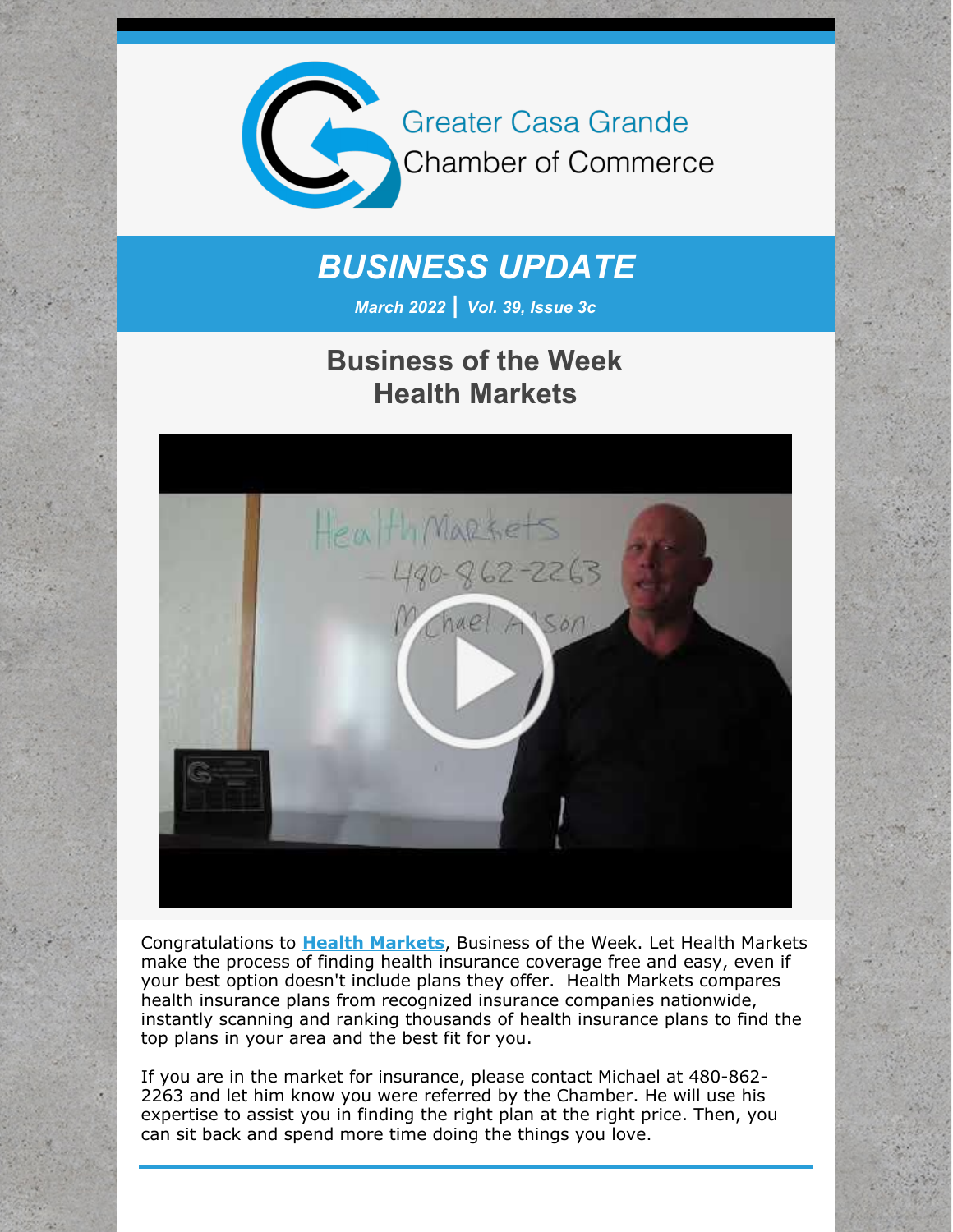

# **LIVE HERE SERVE HERE!**

Part time employment with full time benefits and training in over 50 career fields, Contact your nearest recruiter or Text GUARD to 462769.

**O** POAZNGTEAM nationalguard.com/arizona



### **Upcoming Ribbon Cuttings**

Saturday, March 26, Noon **[Spanish](https://www.spanishtrailsresort.com/) Trails West Resort** 312 E, O'Neil Drive, Casa Grande

Friday, April 22, 9:00am **Ace [Hardware](https://www.acehardware.com/store-details/17905)** 1325 E. Florence Boulevard, Ste. 18, Casa Grande

# **Chamber Events**

**Please join us for the following event(s)**

# **March [Business](https://cca.casagrandechamber.org/EvtListing.aspx?dbid2=AZCAGR&evtid=28064&class=E) After Hours**

Wednesday, March 23, 5:15pm – 7:00 Hosted by Caliche Senior Living



 $(\mathscr{W})$  A WATERMARK RETIREMENT COMMUNITY

1640 N. Peart Road, Casa Grande *Catering by Little Sombrero*

 $\sim$ Make Connections and Build Business Relationships $\sim$  $\sim$ Enjoy tasty appetizers $\sim$ ~New Member Plaque Presentations~  $\sim$ Raffles - 50/50 CA\$H Drawing $\sim$ 

Mark your calendars:

### **April [Business](https://r20.rs6.net/tn.jsp?f=001Ckx_6YZPVN0d-rXMrJtCThW8FhFpf_aC-ONB7YDYgoyT1GZgBUOW6WVg8MKRsUPyhc7_zbHSa-UBxKKo1TKLoU6-l0cr_3axF4UAoTnOsswP1EFpNPsF09bQGIdc0GVn1fYWMPAJ5CXQMNMeJ_KgLBhrnfbtQigQ8xckZPRTuv4eU6an8U0IvSlL8MPnhcBJl3Tkqk5wyf_4r4ogj3d5lVStNOzzMWcKwsfs9nbv8Oc=&c=&ch=) Before Hours**

Friday, April 8, 7:30am – 8:30am Cloud 9 MedSpa, 1269 N. Promenade Parkway, Ste. 101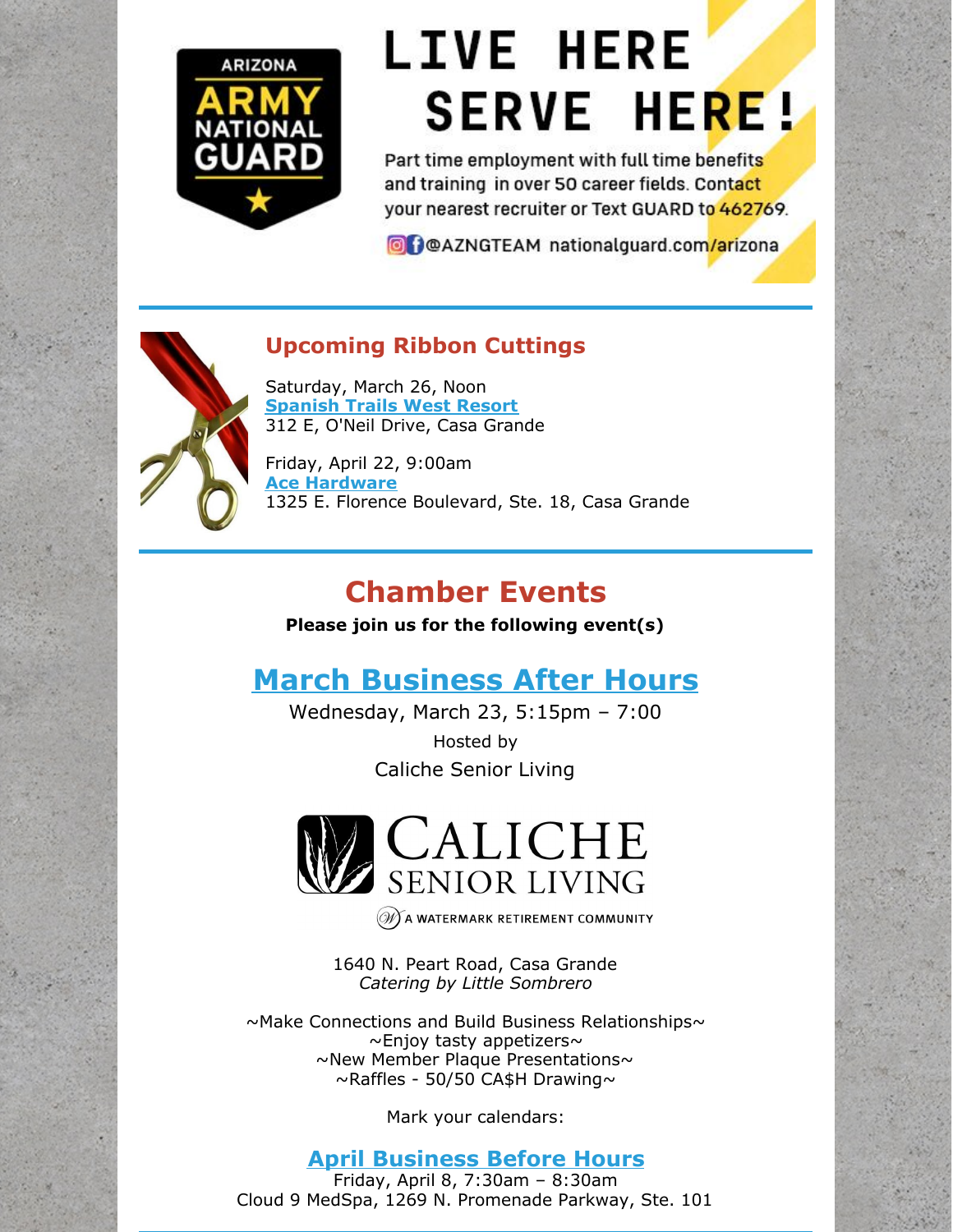### **Upcoming Chamber Groups & Meetings**

#### **Health Care [Roundtable](https://r20.rs6.net/tn.jsp?f=001Ckx_6YZPVN0d-rXMrJtCThW8FhFpf_aC-ONB7YDYgoyT1GZgBUOW6WVg8MKRsUPy9khoFdDeyVYMjDIEn-hq4nCWINh52nXP7l-VAzaDKlpOXZRz79eK-ROC-rgIfUCD-xq2U58-F6-8nljrfred5i0EDCoDZbMucrlBIj9jNN2-umSttaJY79pVzBzDBFxU9fKicsk5zilQfl_d8IxChzRGY7gn2I3UuOLj96seGl0=&c=&ch=)**

Wednesday, March 30, 2022, 5:30pm - 6:30pm Eva's Fine Mexican Food, 665 N. Pinal Avenue

#### **[Government](https://r20.rs6.net/tn.jsp?f=001Ckx_6YZPVN0d-rXMrJtCThW8FhFpf_aC-ONB7YDYgoyT1GZgBUOW6WVg8MKRsUPyqA6Lf3LjTdWlUnVHDPVZDV3MkKxBJJvzM96tGUPKnhmGgTY4E1S25QhBsw-FfpIr8GCwk0PHCbbQcks7VDFXXdsB9htsCI2GO0377keQc-7TzB65psdEQr5OD4GJ9ruehsRqDza8RXbQo3jt4XZBcb0bApcgczX0bRzym5nS7LE=&c=&ch=) Affairs Committee**

Wednesday, April 6, 2022, 7:30am - 8:30am HYBRID Meeting at CGUHS District Office, 1362 N. Casa Grande Ave.

#### **Business [Ambassadors](https://r20.rs6.net/tn.jsp?f=001Ckx_6YZPVN0d-rXMrJtCThW8FhFpf_aC-ONB7YDYgoyT1GZgBUOW6WVg8MKRsUPyRhGf_dIf8__5ramZle8FK_lhOuhMGk1Ns9cgkN_20vk_gNnoLT0xtrdC6qVK_03AK0PGIzc5oJWshEvf0DoKWT7tUnyffunFXkVLbKKtx7g2mkKlhWbwhG1QHtnV1q2qZmjL135rwMAR49baOFPBA3TRAL2QjRK1Y_qZmxkA_pA=&c=&ch=) Committee**

**Thursday, April 14, 7:30am - 8:30am** Greater Casa Grande Chamber of Commerce, 575 N. Marshall Street

#### **Young [Professionals](https://r20.rs6.net/tn.jsp?f=001Ckx_6YZPVN0d-rXMrJtCThW8FhFpf_aC-ONB7YDYgoyT1GZgBUOW6WVg8MKRsUPyYeGvXYPWEtZ0r3l8__NA17lAQJq0oU6aPKwJiam2Bmwql5aegSThWsY9_s1vWAXbKiHLrt2TUqj4TE3x8IQS-5iWuGhnfNqmFfLpv0BdyADmGziUCjsx0HVA9RbNCkHsW2qc3Wed8ljcUK4NByFD-mrlOx6S8OFz_6RlRcdR8bI=&c=&ch=) Network**

Thursday, April 14, 4:00pm – 5:30pm The Patio at Dells Pizza & Sports Bar, 1654 N. Pinal Avenue

Business - Community - Connections - Opportunity These are the Chamber's areas of focus...and also a great way to promote our member businesses and Casa Grande Community.

# **110% Club**

The following Chamber Members have elected to donate 10% or more of their existing dues to the Chamber in addition to their membership investments.

**We want to thank these members for their generosity and continued support!**

- **AMS [Insurance](https://amsins.com/)**
- **Arbortek**
- **AZ New [Horizon](http://www.aznewhorizonrealty.com) Realty**
- **Banner Casa Grande [Medical](http://r20.rs6.net/tn.jsp?f=0019uBi_osM7ZPkA4bzYG63TQEAoSIouTpwF-c07fGaIQ9Fja61vcnz7qhLmyXCf-XD6OflbUvUdm5QFUj9A4zq_Ivqyoa1IxuiSf4hzhqit5oQ-36wwT_1QmUgDl8wQv6Ii1kokgoYOIzBak2QZUjwZj8QPhdDOOPq2D3ajWGJnwxxBggelkPmWQKQDou3WI6caRiubREMpcCjZpetP_nxwqWtN5McsbMBwZjH7vKHIsQ=&c=&ch=) Center**
- **Branham's [Exterminating](http://www.branhamspest.com) Co.**
- **[Caywood](http://r20.rs6.net/tn.jsp?f=0019uBi_osM7ZPkA4bzYG63TQEAoSIouTpwF-c07fGaIQ9Fja61vcnz7qhLmyXCf-XDz7Q5Zt660-Qx8aIs1cKt8lz1btAeu0QtuGirE6R8K10TxgGiAseCoMUE-oF8bXhtlHyqgLzdFG1GsUWGsnqJvQ==&c=&ch=) Farm Tours, LLC**
- **The [Cleaning](https://tcpasap.com/) People**
- **Rona Curphy, Individual**
- **Dell's Pizza & [Sports](http://r20.rs6.net/tn.jsp?f=0019uBi_osM7ZPkA4bzYG63TQEAoSIouTpwF-c07fGaIQ9Fja61vcnz7qhLmyXCf-XDlafA05H1ZPMBvIKcY_ZjskxhojcC-YYD6j7VjyN7mMbq8NVUSZahriRkDtj_hxmEgcDftJ6rYKUzEtXEm8nTcQ==&c=&ch=) Bar**
- **Farmers Insurance -The Abbott [Insurance](http://r20.rs6.net/tn.jsp?f=0019uBi_osM7ZPkA4bzYG63TQEAoSIouTpwF-c07fGaIQ9Fja61vcnz7kRLSjye1Yc5FcffGM8V155U4Pkzi-R_3LHN7wEY_TdOhGmbZgJheQIR0NBpJ2fd_yHJ5o4GtQF67lNWnloeUTH5hEtz6Mg8qb3JMd5W4mOq&c=&ch=) Agency**
- **[Giddens](http://r20.rs6.net/tn.jsp?f=0019uBi_osM7ZPkA4bzYG63TQEAoSIouTpwF-c07fGaIQ9Fja61vcnz7qhLmyXCf-XDQQ3qElueEXN6d13WRKGCJlyQYAs9lh_6_beEiRXNNm-KhqxyO_Leyio7iJE1e912Yrt1ONu6cAbR3qs-SqLDBQ==&c=&ch=) Tire Pros**
- **[HomeSmart](http://r20.rs6.net/tn.jsp?f=0019uBi_osM7ZPkA4bzYG63TQEAoSIouTpwF-c07fGaIQ9Fja61vcnz7j48MYNteYsebMreJOlbU2_fJ9zuezUjwxTlLBCgSkhS6yThfBfYkOWP4PBJN0Hn03D-t6cIZDlzcMqNKHaujjfGN_GXCUYoYEuEY8p5Cyvs&c=&ch=) Premier**
- **[Lawson](http://www.casagranderealestate.com) Realty**
- **Legion [Protection](http://www.legionprotectionagency.com) Agency**
- **Metal [Solutions,](http://www.metalsolutionsaz.com/) LLC**
- **Mi Amigo [Ricardo](http://r20.rs6.net/tn.jsp?f=0019uBi_osM7ZPkA4bzYG63TQEAoSIouTpwF-c07fGaIQ9Fja61vcnz7qhLmyXCf-XDAAjFuM0nvFjJx5ot0Rstt5BSqdAzWowS9DtN-J2V3M3AQ32uNEWNZE9pQzyOr-N5r4jXY3IGK0TvGJSXERn0nj3SnXUSJnv-nEi5AG3j1YkTTVX3_Njkdck4ktl7P0Mk589y2-OVRPM=&c=&ch=)**
- **Rush Air Conditioning & [Refrigeration](http://www.rushairconditioning.com)**
- **Sun Life Center for [Children](https://www.slfhc.org/location/casa-grande-center-for-children/)**
- **Sun Life Center for [Women](https://www.slfhc.org/location/casa-grande-center-for-women/)**
- **Sun Life Family [Dentistry](https://www.slfhc.org/location/casa-grande-family-dentistry/)**
- **Sun Life [Family](https://www.slfhc.org/location/casa-grande/) Health Center**
- **Sun Life Pediatric [Dentistry](https://www.slfhc.org/location/casa-grande-pediatric-dentistry/)**
- **Sun Life [Walk-In](http://www.slfhc.org) Care**
- **Tee Pee Sand & [Gravel](http://www.teepeesand-gravel.com)**
- **Tri-Cor Air [Conditioning](http://r20.rs6.net/tn.jsp?f=0019uBi_osM7ZPkA4bzYG63TQEAoSIouTpwF-c07fGaIQ9Fja61vcnz7qhLmyXCf-XD1xjfpNekQKZHw5le_qH1Mbuz27_4T6Mm7jr4h2GG0GHdaE_mu8_3nRLSGw703yLHylEDT5nkvARJwU4z_sj_mA==&c=&ch=) & Heating**
- **Waste [Management](http://www.wm.com)**
- **[Western](http://r20.rs6.net/tn.jsp?f=0019uBi_osM7ZPkA4bzYG63TQEAoSIouTpwF-c07fGaIQ9Fja61vcnz7qhLmyXCf-XDQ3RjK6jBo4wekr8NlLsWHvPaHMLhmhfZxpQFlMg7W4BGA2T5De3Y6q9ol954M1i_ev0F8wM7lQyA6jBDWzigfA==&c=&ch=) State Bank**



Mark your calendars for the Monthly Fly-In Breakfast, Saturday, March 26, If you are out and about, please feel free to stop by and enjoy breakfast with pilots and a great view of aircraft at your local Casa Grande Airport! Breakfast will be hosted by the local Masonic Lodge (Pinal Lodge #30), and serving begins at 7:00

a.m. \$8.00/plate.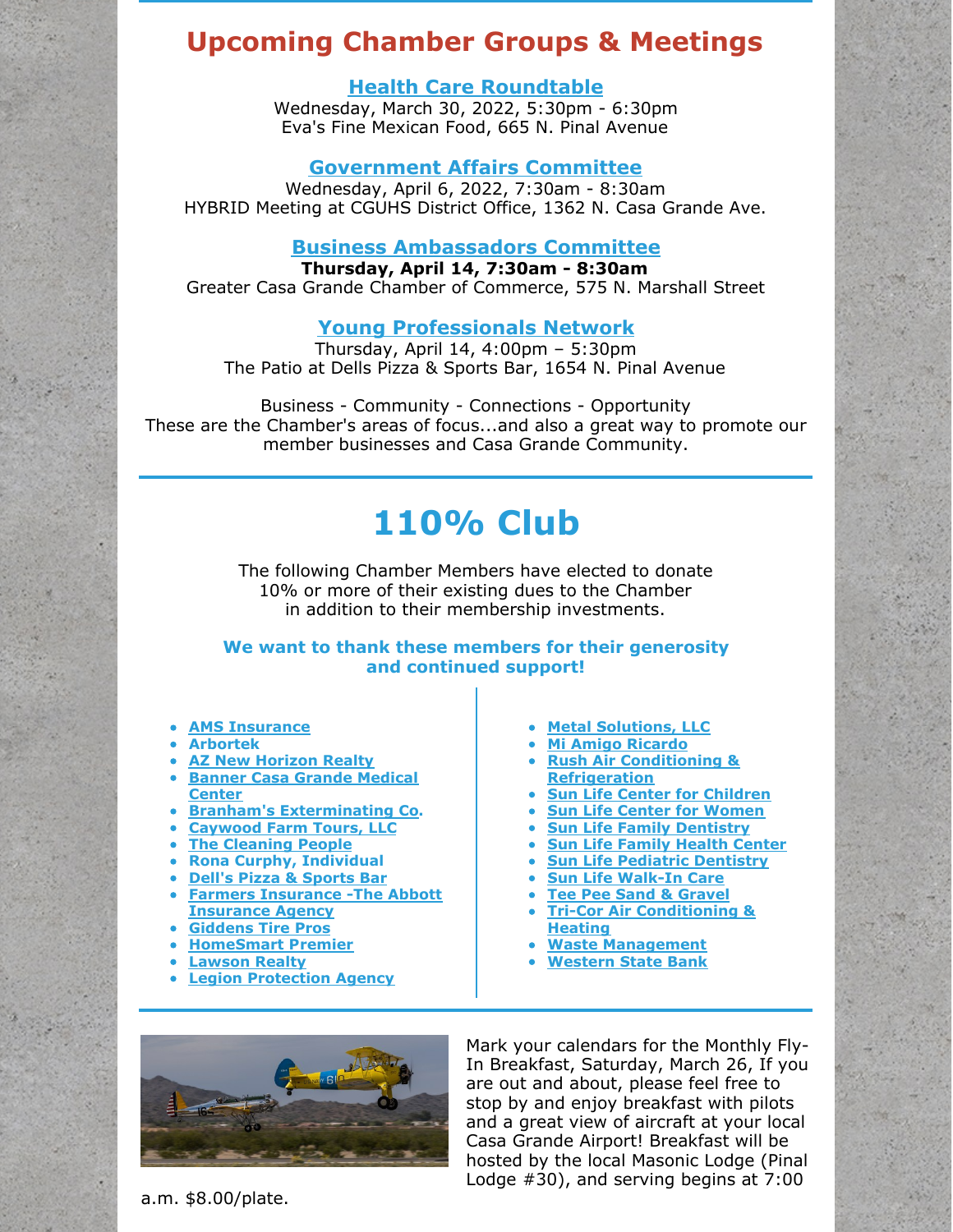### **Business Briefs**

Join **[APS](http://www.aps.com)** for *Peak Demand Management*, Wednesday, April 6, 11:00am MST. Learn how your energy efficiency projects do not always impact peak demand. Learn **more and [register](https://webinars.questline.com/questline-inc/APS-Presents-Peak-Demand-Management) here**.

\_\_\_\_\_\_\_\_\_\_\_\_\_\_\_\_\_\_\_\_\_\_\_\_\_\_\_\_\_\_\_\_\_\_\_\_\_\_\_\_\_\_\_\_\_\_\_\_\_\_

One more week for the **Main Street [Market](http://www.cgmainstreet.org)**! Head downtown to the Neon Sign Park and the Main Street Alley, Saturday, March 26 for a vendor fair! Learn more, contact Casa Grande Main Street Director, Holly Rakoci, 520-836- 8744.

\_\_\_\_\_\_\_\_\_\_\_\_\_\_\_\_\_\_\_\_\_\_\_\_\_\_\_\_\_\_\_\_\_\_\_\_\_\_\_\_\_\_\_\_\_\_\_\_\_\_

The **Arizona Commerce [Authority's](http://www.azcommerce.com)** Small Business Digital Academy, a sixweek cohort program that helps small businesses build their digital presence, celebrated its [first-anniversary](https://go.azcommerce.com/e/629661/usiness-digital-academy-apply-/3614ps/541910903?h=t75IzP7c9cUXadL3SGk2Qu62diGPfWLUalkA8UBIGQQ) last month. **The program has helped 172 businesses and counting as the applications for the 2022 Spring Cohort are open now through April 8, 2022**.

\_\_\_\_\_\_\_\_\_\_\_\_\_\_\_\_\_\_\_\_\_\_\_\_\_\_\_\_\_\_\_\_\_\_\_\_\_\_\_\_\_\_\_\_\_\_\_\_\_\_

**AZ Notary & [Fingerprinting](http://www.aznotaryandfingerprinting.com/)** is now offering remote online notarization services, by partnering with DocVerify. Now you can have your documents notarized securely from the comfort of your home with just your laptop or mobile device. How convenient! For more information or pricing, call Stephanie at 520-509-1237 or text 520-483-6635.

\_\_\_\_\_\_\_\_\_\_\_\_\_\_\_\_\_\_\_\_\_\_\_\_\_\_\_\_\_\_\_\_\_\_\_\_\_\_\_\_\_\_\_\_\_\_\_\_\_\_

**Casa Grande [Elementary](http://www.cgesd.org) School District #4** is asking for support for their "Weekend Backpack" program, providing snacks to students who don't have food during weekends. To donate, please provide sealed snack items that do not require cooking or refrigeration. Donations can be dropped of at the Greater Casa Grande Chamber of Commerce lobby. For more information, contact Tina Walker, Communications & Marketing Specialist, (520) 876-3239 or email **[tina.walker@cgesd.org](mailto:tina.walker@cgesd.org)**.

**Academy [Mortgage](https://r20.rs6.net/tn.jsp?f=001EN734VFBR0ZW5182MWC7XiScX5aZXIf-MxpOOFzS8OCmPak4uUmITSCk2uuwvCgCaZQ5-UxEK2JWHVDQ7FoLA8w75id_Uix9KmBZtbQ0DCKuOtCFgVehmRzFKMpxezjoaTRoO2eFQIY9HUSXwrFTj6B8KaWTRlb7io4WYesFRMC853xjm-4Ool-BTCL_Js2ZOiU4tj0zLjsRYtFXiXaMtB8VUb3QYysi8mEwAsijzo8=&c=sxxBZ2Lc7UB6pzbS3jycbIGlNDXdj8D_ogD0TSkOZYu07N4pp-wobA==&ch=0d1p0Az7npJT63MUnmUPNO4hj_sy-7R6HjfThGZd2xJ3-FMa2cRIkA==) - Dawn Svoboda** invites you to learn more about One Time Clo[s](https://r20.rs6.net/tn.jsp?f=001EN734VFBR0ZW5182MWC7XiScX5aZXIf-MxpOOFzS8OCmPak4uUmITb5NGfAeUMPhoOVntnf6pHVF1qOACoWlzyt1tZX0SsOYAMR8VVrNfitU1xvvM3eFnI6raup7cqe2vCNJQ3RFOH0f_Hy6Dx40upzLm_i02U_wv4AhoOs39yk=&c=sxxBZ2Lc7UB6pzbS3jycbIGlNDXdj8D_ogD0TSkOZYu07N4pp-wobA==&ch=0d1p0Az7npJT63MUnmUPNO4hj_sy-7R6HjfThGZd2xJ3-FMa2cRIkA==)e (OTC) programs. Check out this **[flyer](https://files.constantcontact.com/8c5f2f7b701/85c0625c-2897-45b5-bee8-67fc1904d511.pdf?rdr=true)**. Learn more, visit **their website** or call [520-316-1341.](https://r20.rs6.net/tn.jsp?f=001EN734VFBR0ZW5182MWC7XiScX5aZXIf-MxpOOFzS8OCmPak4uUmITb5NGfAeUMPhoOVntnf6pHVF1qOACoWlzyt1tZX0SsOYAMR8VVrNfitU1xvvM3eFnI6raup7cqe2vCNJQ3RFOH0f_Hy6Dx40upzLm_i02U_wv4AhoOs39yk=&c=sxxBZ2Lc7UB6pzbS3jycbIGlNDXdj8D_ogD0TSkOZYu07N4pp-wobA==&ch=0d1p0Az7npJT63MUnmUPNO4hj_sy-7R6HjfThGZd2xJ3-FMa2cRIkA==)

\_\_\_\_\_\_\_\_\_\_\_\_\_\_\_\_\_\_\_\_\_\_\_\_\_\_\_\_\_\_\_\_\_\_\_\_\_\_\_\_\_\_\_\_\_\_\_\_\_\_

*Do you have a business update? Send an email brief to [president@casagrandechamber.org](mailto:events@casagrandechamber.org) to be included in the Business Briefs. Submit text or PDF. Photos are considered advertisement and we will reach out to confirm your ad.*

### **Meet your 2022 Chamber Board of [Directors](https://casagrandechamber.org/board-of-directors/)**

Your Greater Casa Grande Chamber of Commerce is served by a Board of Directors that represents our Business Members and advocates on behalf of our business community.

> **LEARN MORE ABOUT THE GREATER CASA GRANDE CHAMBER OF [COMMERCE](http://casagrandechamber.org)**